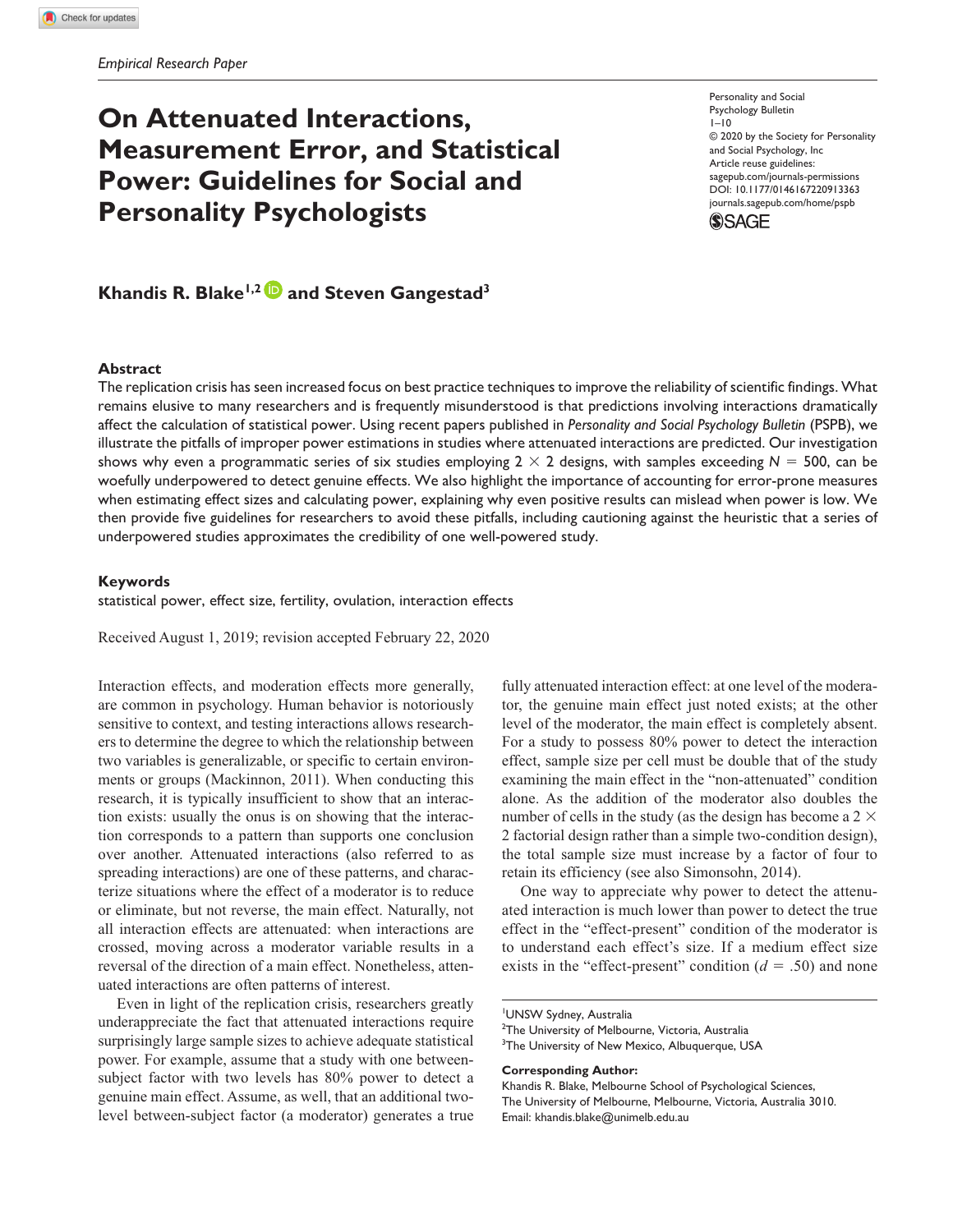exists in the other condition, then the effect size of the interaction is half that in the "effect-present" condition (thus,  $d = .25$ ). Naturally, all else equal, smaller true effects can be detected with targeted power only with larger sample sizes—and, indeed, halving of the effect size requires a quadrupling of total sample size to maintain comparable power. Even though these statistical facts have been demonstrated (Aiken et al., 1991; McClelland & Judd, 1993), here we show they are frequently misunderstood by researchers. Our primary aim is to explain these phenomena and guide researchers to avoid the common pitfall of underpowering their attenuated interactions.

The second condition affecting effect size estimates, and thus a priori power calculations, concerns measurement error as it pertains to operationalizing independent variables or predictors of interest. Some independent variables are often very easy to assess accurately, such as group membership, age or biological sex. Others are harder to assess accurately, perhaps because measures are unduly invasive, impractical, or impossible to obtain with 100% accuracy. For these measures, researchers operationalize the variables of interest with proxies, each of which contains a certain degree of measurement error. Current fertility, or ovulatory status, illustrates these latter measures. Ovulatory status can only be confirmed with transvaginal ultrasound (Porterfield, 2001), though it can be estimated with a small degree of error by measuring particular hormone concentrations (e.g., Guermandi et al., 2001), and with larger error, from the current day of a woman's menstrual cycle. Measurement error naturally diminishes true manifest interaction effect sizes, relative to effects of true "latent" target variables of interest, and hence statistical power. The effect of measurement error on statistical power has also been demonstrated statistically (Busemeyer & Jones, 1983), but we show that effects are frequently underestimated. Our secondary aim is to illustrate the pitfalls of disregarding this type of measurement error and to show how calculation of sample sizes and resultant statistical power can correct for measurement error in predictor variables.

We treat a paper by Netchaeva and Kouchaki (2018), recently published in *Personality and Social Psychology Bulletin* (PSPB), as our first case study to demonstrate these pitfalls and how they may be overcome, later extending our analysis of the first pitfall to a range of papers in PSPB. Netchaeva and Kouchaki (2018) presented an ambitious series of six studies, requiring a high degree of investment from the researchers. There is much to like about their paper, including multiple studies and attempted internal replication of effects, the utilization of multiple methods to assess proxy variables (i.e., fertility), varying sample pools to increase generalizability, and a final large study that was preregistered. In short, the project incorporated many strong research practices. Nonetheless, critical problems limit what can be concluded from the series of studies, the most notable of which concern an

underappreciation of true manifest effect sizes that could have reasonably been detected, and hence overestimation of statistical power.

As we document here, none of the six studies reported including one with 537 participants—had anywhere close to sufficient statistical power to detect an attenuated interaction in which, within a predicted "effect-present" condition, there exists a true medium effect. The authors concluded that no attenuated interaction effect likely exists yet, in fact, their data do not support this conclusion. This article, then, offers a good case study illustrating how a well-intentioned and ambitious research program incorporating a host of strong research practices can nevertheless be hampered by misunderstandings of attenuated interactions and measurement error. By clarifying these misunderstandings, we hope that our discussion of this study can help prevent similar issues arising in future research.

### **Attenuated Interactions Affect Effect Size Estimates: A Case Study**

Netchaeva and Kouchaki (2018) sought to test whether naturally ovulating women, when conceptive in their cycles, would especially distrust, dislike, derogate, and be more attuned to the dominance of a woman dressed in red, relative to a woman dressed in another color (in their studies, blue and gray). Six studies tested their hypotheses, exposing purportedly conceptive or non-conceptive women to a woman dressed in red or blue/gray, then measuring interpersonal judgments. The prediction tested was an attenuated interaction: when women evaluated a target woman dressed in red, conceptive status was predicted to have main effects on interpersonal judgments, but when women evaluated a woman dressed in blue or gray, conceptive status was expected to have little to no effect on interpersonal judgments. Findings were mixed, with about one of six effects tested achieving statistical significance in the predicted direction ( $p < .05$ ), and a little over one in three achieving "marginal" significance ( $p < .10$ ). Ultimately, the authors concluded support for the null hypothesis.

Netchaeva and Kouchaki's (2018) hypothesis was a risky one, as it stems from the conjunction of two separable ideas: that women are more attuned to compete intrasexually with female rivals in a conceptive state, and that the color red evokes both sexual motivation in men and competitive motivation in women (for critical treatments of the latter idea, see Francis, 2013; Lehmann & Calin-Jageman, 2017). The authors furthermore posited that conceptive women's competitive motivations evoked by redness would manifest in a variety of forms: fundamentally, they focused on distrust, but they proposed that distrust could manifest in dislike, derogation tactics, and attunement to dominance. Our aim is not to weigh in on the a priori strength of these hypotheses. Rather, we show that even if their hypotheses are true, a misunderstanding of statistical power in attenuated interactions, and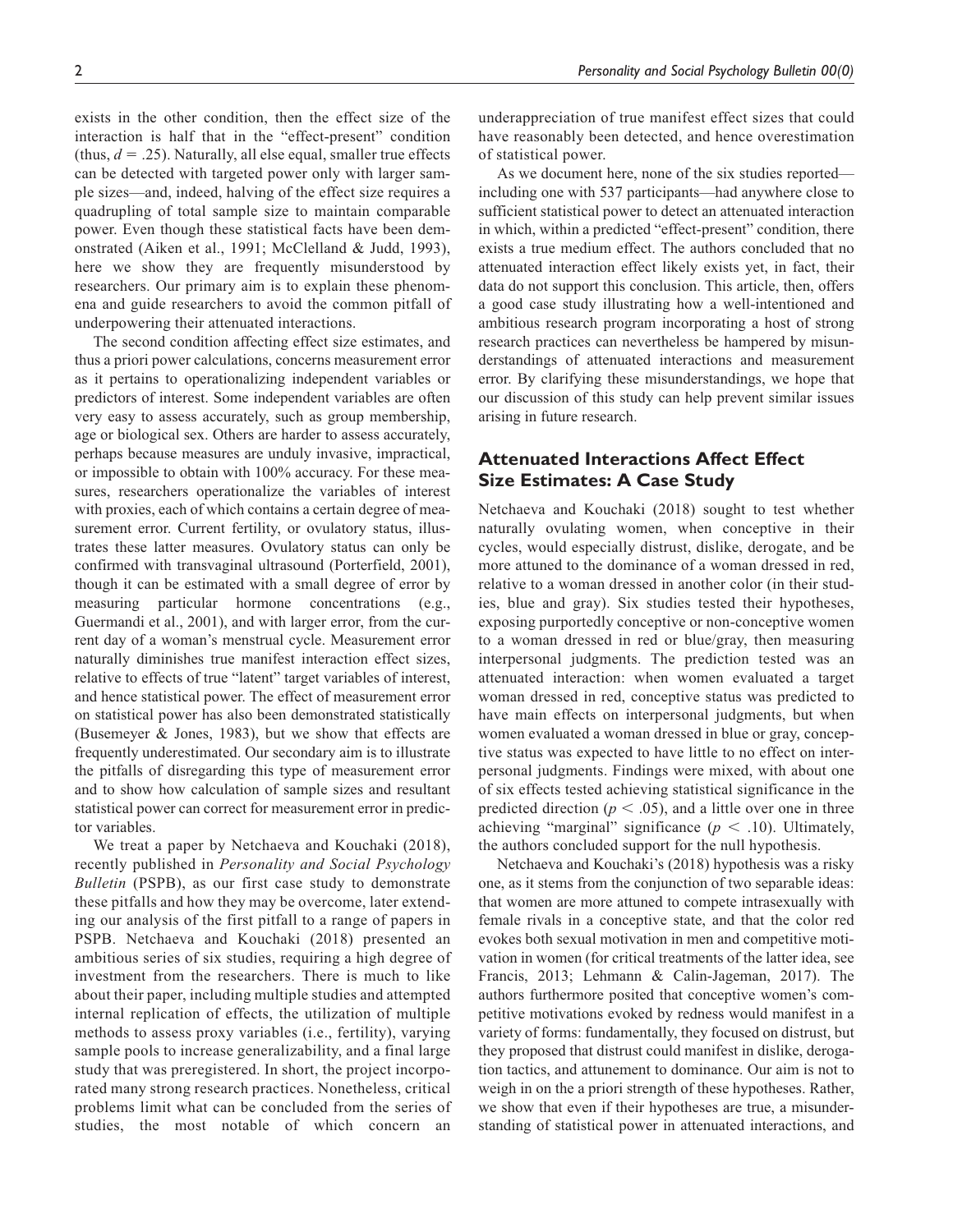of measurement error, meant that their six studies had little chance of detecting the effects in question.

### *Calculating the Expected True Effect Size of an Attenuated Interaction*

First, we examine how attenuated interactions affect the expected true size of an effect. A medium effect size (Cohen's *d*) is generally considered to be *d* = .50 (Cohen, 1988). Let us suppose that women in the fertile window (generally thought to be approximately 5–6 days per cycle; Fehring  $\&$ Schneider, 2008) trust women in red less than women outside the fertile window, with  $d = .50$ . We furthermore assume that they equally trust women in blue or gray, such that  $d = 0$ . This pattern constitutes a fully attenuated interaction: an effect present in one condition completely evaporates in the other condition. The effect size of the interaction—the standardized difference in the dependent variable along diagonals of a  $2 \times 2$  matrix—is thus half that of the "effect-present" condition effect size (thus  $d = .25$ ). So long as sample size in the two groupings compared are equal, as should (approximately) be the case in this instance, we can express this effect size in a metric equivalent to *r* in Equation 1, with conversion of *d* to *r* such that when  $d = .25$ :

$$
r = \frac{d}{\sqrt{d^2 + 4}}\tag{1}
$$

$$
r = .124\tag{2}
$$

As shown in Equations 1 and 2, assuming a true effect size, *d*, in the "woman-in-red" condition at  $d = .50$  and the existence of an attenuated interaction, the true interaction effect size expected by the design of Netchaeva and Kouchaki  $(2018)$  is  $r = .124$ . Sample sizes calculated to yield, say, 80% power to detect the true effect, based on the incorrect effect size estimate of  $d = .50$ , will at best result in a study with one-quarter the required sample size to achieve adequate statistical power.<sup>1</sup>

Although we focus on factorial designs, we note that the situation is not necessarily improved when one of the moderators is continuous. Simulation studies have demonstrated that in comparison with a  $2 \times 2$  design, normally distributed continuous moderators can result in an eight-fold decrease in statistical power (McClelland & Judd, 1993). This decrease eventuates because the ability of a continuous moderator to detect a genuine effect depends on the variance in the distribution of the moderator and its co-occurrence with the other moderator. In short, the greatest statistical power results from a large number of co-occurring values in the tail ends of each moderator's distribution. Although further focus on these subtleties is outside the scope of this article, McClelland and Judd (1993) provide a compelling explanation and should be consulted by interested readers.

The primary point of this section is worth repeating: although a sample size may be adequate for detecting main effects, it may be grossly inadequate for detecting moderator effects of similar importance. The situation worsens when one deals with measurement error, which, in Netchaeva and Kouchaki's (2018) case, pertained to conceptive status. In what follows, we show that when accounting for measurement error, the expected true effect size diminishes even further.

# *Adjusting the Expected True Effect Size for Measurement Error*

In five of six studies, Netchaeva and Kouchaki (2018) estimated current fertility using two different variations of counting methods, both requiring women to estimate their typical menstrual cycle length. The first variation ("Method 1") used this length estimate in conjunction with counting backward from the last day of the cycle to estimate women's current cycle day, classifying those women sampled on Days 8 to 14 (a 7-day window) into the high fertility group, and the remainder to the low fertility group. The second variation ("Method 2") used the cycle length estimate in conjunction with counting forward from the first day of the cycle, and actuarial data from Wilcox et al. (2001), to provide a continuous estimate of conception probability based on the forward-counted current cycle day. How do these two methods stack up, in terms of measurement error? In addition to recalled menstrual cycle length being associated with around 21% error in and of itself (Small et al., 2007), both Method 1 and Method 2 are independently fraught with considerable error and low validities in their own right.

Using luteinizing hormone (LH) tests to indicate fertility, Blake et al. (2016) provide one estimate of measurement error for both methods. When using a 6-day fertile window, Blake et al. (2016) show that Method 1 classifies women into the "fertile" group with an error rate of 39.5%; when using the 7-day window from Netchaeva and Kouchaki (2018), the error rate increases to 45.2%. For Method 2, Blake et al. (2016) show that this method yields an error rate of 59.4%. Subsequent work supports modest degrees of measurement error for counting methods (Arslan et al., 2018), though they yield less dire rates of error than Blake et al. (2016), with an upper bound of around 30%. Taking all of the available evidence into account, it is reasonable to say that at least one and possibly up to two—of every three subjects from the "fertile" group in Netchaeva and Kouchaki (2018) were very likely to be non-fertile at the time of measurement.

These error rates are sizable but do not present an insurmountable problem, assuming researchers account for reduced validity when conducting a priori sample size calculations. Gangestad et al. (2016) use simulated data to show how to do so, and we use their results to provide a second estimate of the validity of methods employed by Netchaeva and Kouchaki (2018). For Method 1—the binary 7-day fertile window estimate—the correlation between true fertility status and measured fertility status in Gangestad et al. (2016)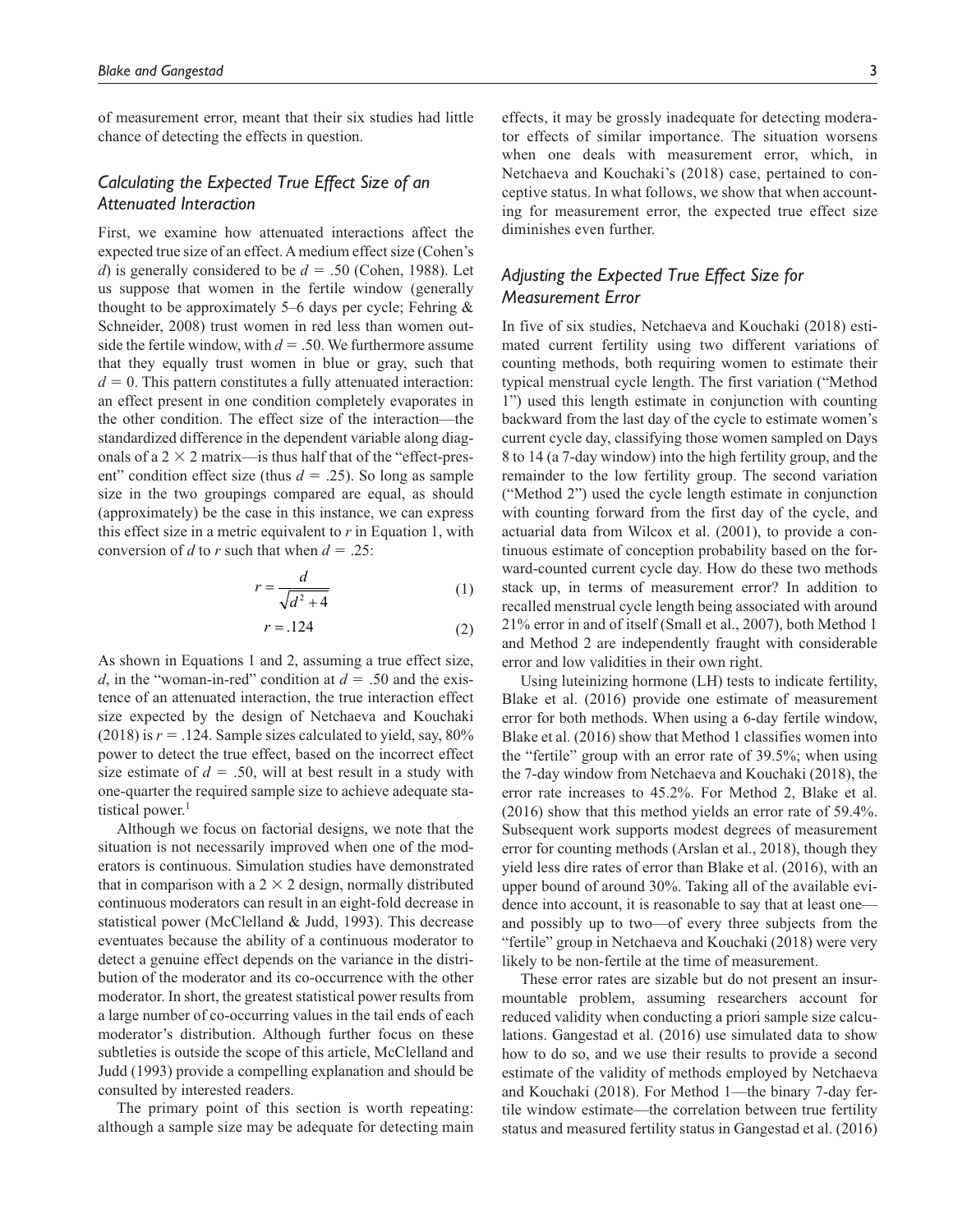is very close to  $r = .50$ . This estimate assumes a 7-day window covering Days 10 to 16, but we note that Netchaeva and Kouchaki's (2018) 7-day window has lower validity than this window, and we approximate it to be  $r = .45$ . For Method 2—the continuous estimate based on forward-counted conception probability—the validity in Gangestad et al. (2016) is close to  $r = .50$ . Given Netchaeva and Kouchaki (2018) assigned the first day of the cycle to be Day 0, not Day 1, however, again this leads to a slightly less valid measure (also approximately  $r = .45$ ).

These validity estimates have large effects on the true manifest interaction effect size. Assuming validity estimates of  $r = 0.45$ , the true manifest interaction effect size for Studies 2 to 6 in Netchaeva and Kouchaki (2018) under assumptions stated above, in *r*, is exceptionally small and shown in Equation 4:

$$
r = .124 \times .45\tag{3}
$$

$$
r = .059\tag{4}
$$

Thus, taking into account measurement error, the sample size estimated to yield 80% power is now at least 16 times larger than that estimated to yield 80% power assuming  $d = .50$ . The one exception is Study 1, which used LH tests to measure fertility status. As acknowledged by the researchers, LH tests are the most validated and least invasive method for estimating ovulation (Guida et al., 1999). If we assume that validity of that method is  $r = .9$ , then the manifest interaction effect size in that study, in *r*, is somewhat larger and shown in Equation 6:

$$
r = .124 \times .9 \tag{5}
$$

$$
r = .111\tag{6}
$$

This still results in a sample size at least four times as large as that required when  $d = .50$ , but is nevertheless a big improvement on the sample required when using counting methods with such high rates of error.

In fairness to Netchaeva and Kouchaki (2018), they conducted power analyses based on published effect sizes. Hence, for instance, for Study 2, they calculated the necessary sample size to achieve 80% power to detect an effect size of  $f = 0.2$  (i.e.,  $r = -0.2$ ), as reported in a previous study by Durante et al. (2014), resulting in targeted sample size of 200. As Durante et al. used a measure of fertility status similar to Netchaeva and Kouchaki, effect sizes in their study should have also been affected by poor measurement validity. Yet, Durante et al. did not examine an attenuated interaction, meaning the effect size that could be expected in Netchaeva and Kouchaki's studies was lower than what Durante et al. could expect. Furthermore, the true effect size of fertility status that a manifest effect size of  $r = .2$  assumes (i.e., disattenuated for measurement error) is closer to  $r = .44$  (i.e., .2/.45)—an unrealistically large effect size. Due to publication bias, published effect sizes tend to overestimate true effect sizes, even when the latter are non-zero. Hence, we suggest, researchers should base power calculations on realistic effect sizes, partly in light of measurement error, and not merely take published effect sizes at face value. We also note that, while Netchaeva and Kouchaki achieved sample sizes close to or greater than 200 in Studies 2, 5, and 6, sample size was 129 in Studies 3 and 4, and hence fell short of the sample size their own power estimate called for.

# **Improper True Effect Size Calculations Dramatically Reduce Power**

It is probably not too surprising for most researchers that improperly calculating true effect sizes can dramatically affect estimated statistical power. What we suspect is less intuitive to researchers is the extent to which power can be reduced, and how large sample sizes may need to achieve adequate power. Sample sizes in Netchaeva and Kouchaki (2018) ranged from  $N = 129$  to  $N = 537$ , so while they were not impressively large, neither were they intuitively much too small for a  $2 \times 2$  design. Researchers may ask: surely sample sizes in a  $2 \times 2$  design that exceed 500 approach adequate power, or at the very least, effects in the aggregate do? Here, we show that this intuition that sample sizes around  $N = 500$  in 2  $\times$  2 designs are fairly defensible—is not the case. In fact, even aggregate sample sizes closer to  $N = 1,000$  can be severely underpowered to detect meaningful effects.

To examine the degree to which this intuition is misleading, we take our estimates of true manifest interaction effect size and sample sizes from Netchaeva and Kouchaki (2018) and calculate the power obtained in their studies to detect a pattern of meaningful effects. We assume a meaningful effect is of medium size  $(d = .50)$  in the "woman in red" condition, and of zero size  $(d = 0)$  in the "woman in blue/gray" condition. Table 1 documents our findings, which shows that the actual power for the individual studies in Netchaeva and Kouchaki (2018) ranges from just under 10% (when *N* = 129; Studies 3 and 4) to about 25% (when *N* = 537; Study 6). Even with a sample size of over 500, then, the power to detect a real substantive effect is seriously inadequate. Indeed, power to achieve even a "marginally significant" result ( $p < .10$ , two-tailed) ranges from about 17% to 36%. In even the most highly powered study, where  $N = 537$ , the probability of achieving even a marginally significant result is just over one in three. On average, across the individual studies, power to obtain significant and marginally significant results is 14% and 22%, respectively, and a study with 80% power would have required a total sample size of about  $N = 2,500$ . Power estimates are similarly inadequate in the aggregate where total  $N_s = \sim 1,000$ : as shown in Table 2, power to detect true medium-sized effects in the aggregate data ranges from about 35% to 42%.

# *On the Pitfalls of Interpreting Results When Power Is Inadequate*

Netchaeva and Kouchaki (2018) conclude that, "Across six studies, our research fails to provide support for the prediction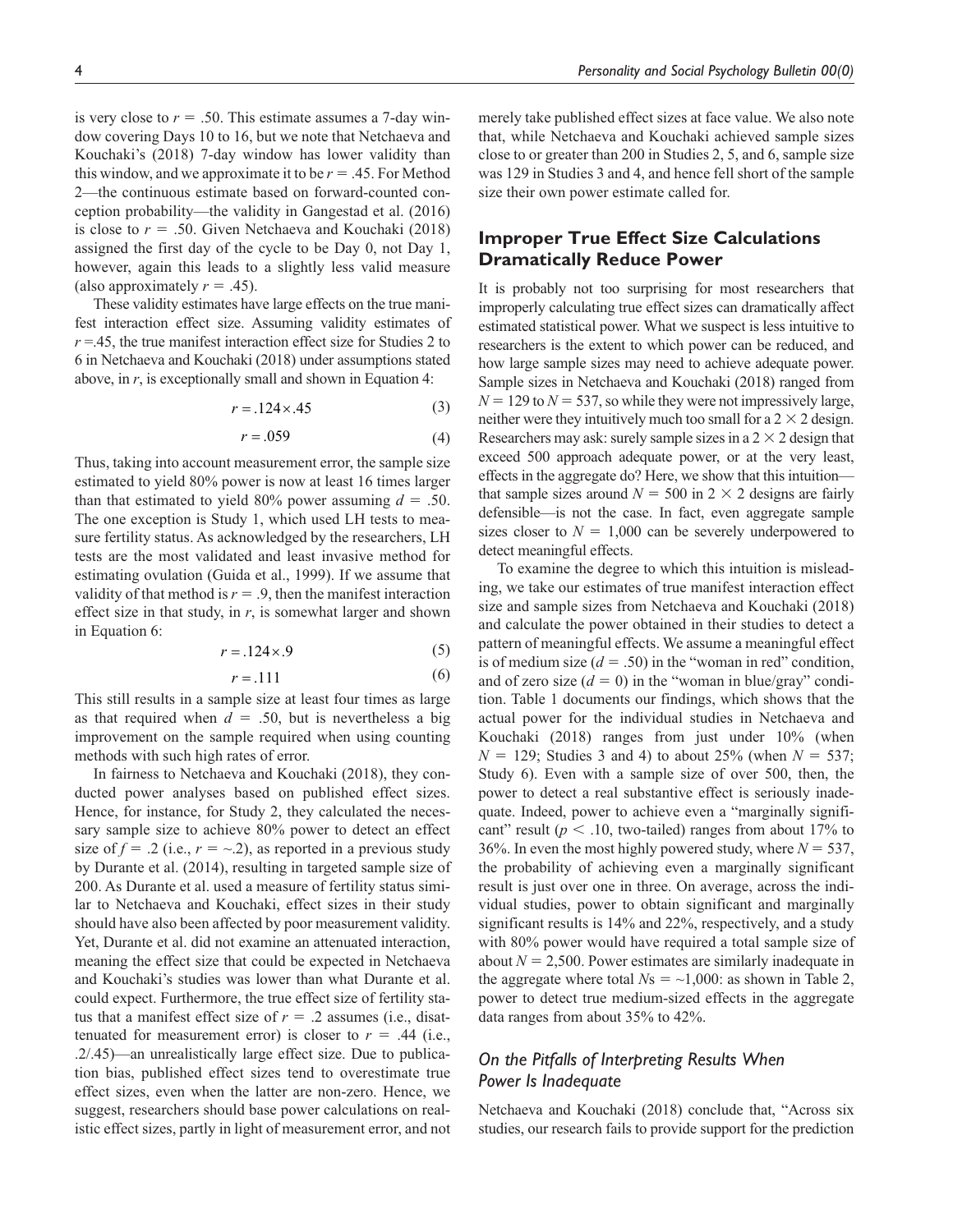**Table 1.** Estimates of Power to Detect Medium Attenuated Interaction Effect Sizes From Netchaeva and Kouchaki (2018).

|                |       |            | Power                    |                          |  |
|----------------|-------|------------|--------------------------|--------------------------|--|
| Study          | Ν     |            | Two-tailed,<br>$p = .05$ | Two-tailed,<br>$p = .10$ |  |
| Study I        | 66    |            | .145                     | .233                     |  |
| Study 2        | 209   |            | .126                     | .207                     |  |
| Study 3        | 129   |            | .096                     | 166.                     |  |
| Study 4        | 129   |            | .096                     | 166.                     |  |
| Study 5        | 192   |            | .120                     | .198                     |  |
| Study 6        | 537   |            | .253                     | .363                     |  |
| <b>Total N</b> | 1,262 | Mean power | .139                     | .222                     |  |

that an ovulating woman is less likely to trust another woman wearing red compared with a nonovulating woman" (p. 1). Yet, based on the power estimates from their individual studies, mostly non-significant results were to be expected. Specifically, about one in seven of the results should have been statistically significant, and one in four should have been marginally significant (if true effects were medium in size). In fact, across the two different fertility estimation methods and 20 different specific outcomes examined in their six studies (a total of 39 effects), the number of effects with  $p < .05$  (6/39; 15%) and effects with  $p < 0.10$  observed (14/39; 36%) equals or exceeds the numbers that could have been expected based on these power estimates.

This pattern is also evident in the *p*-values associated with the effect sizes when data are analyzed in the aggregate. The mean interaction effect for the primary effect of interest—trust of the target women—is significant, with  $p = 0.008$  and  $p = 0.004$  for the continuous and binary measures of fertility status, respectively. Other effects are significant, in aggregate, for prosocial giving toward the target  $(p = .004$  and  $p = .054$ ) and perceived warmth of the target  $(p = .119$  and  $p = .002$ ). Tests for other outcome variables vary (e.g., they approach significance or are significant for perceived dominance of the target  $[p = .119$  and  $p = .048]$ and perceived attractiveness  $[p = .084 \text{ and } p = .051]$ . Thus, of 14 different tests, five *p*-values—or 36% of tests—were less than .05 and eight *p*-values—57% of tests—were less than .10, values greater than expectation if true effects are medium in size (30% and 42%, respectively).

We can also use the observed manifest mean effect sizes to estimate the true interaction effect size in *d*. Once again, *d* for a medium attenuated interaction effect is equal to .25. If validity of measurement is assumed to be .45, the mean estimated interaction effects across all outcomes are *d* = .33 and  $d = 0.36$  (using continuous and binary fertility status measures, respectively). The mean effects for the primary outcome of interest, trust in the target woman, are *d* = .39 and  $d = 0.43$ . More generally, *d* is above .3 for prosocial responses possibly related to trust (perceptions of warmth, prosocial

giving, and liking), though lower  $\leq$  3) for other perceptions (attractiveness, competence, and dominance).

In aggregate, these data appear to be compatible with larger-than-medium effect sizes, at least in some domains. Nonetheless, our point is *not* that meaningful true effects do exist; further investigation is needed to assess their size and robustness. Rather, our primary point is that, in light of weak power to detect true effects, Netchaeva and Kouchaki's (2018) conclusion that there is scant evidence for non-null effects is potentially misleading. Within their data, predictions performed as well as could be expected if true medium-sized effects exist, such that the conclusion that the research failed to find support for them is not warranted. The conclusion only appears reasonable because the weak power in Netchaeva and Kouchaki's studies is vastly underappreciated.

# **Tests of Attenuated Interactions Are Common and Typically Underpowered**

We have used Netchaeva and Kouchaki (2018) as our case study to illustrate issues of power in tests of attenuated interactions, but the problem is not confined to this one example. Tests of attenuated two-way interactions are commonly used by many researchers in social and personality psychology, and issues with statistical power often result. To demonstrate, we used Web of Knowledge to identify all papers published in PSPB in 2019, including online. Of 147 papers, we found 12 that explicitly sought to test attenuated interactions.2 For instance, Nelson-Coffey et al. (2019) predicted that parenthood enhances men's well-being more than women's well-being. Wang and Ackerman (2019) predicted that infectious disease primes would increase the impact of individual differences in germ aversion on perceptions of social crowdedness. Townsend et al. (2019) examined whether an intervention designed to educate students about the college experience would close the gap in achievement across social classes. Across these papers, 34 different studies examined attenuated interactions.

To gauge the statistical power of these studies, we make a few simple assumptions. Namely, we assume (a) a fully attenuated interaction, with a medium true effect  $(d = .50)$  in an "effect-present" condition and no effect  $(d = .00)$  in an "effect-absent" condition, (b) a balanced research design, and (c) measurement validity at .80. Under these assumptions, the effect size of the interaction (represented in *r* or *f*) is .10, and 80% power to detect it with a two-tailed test requires a sample size of  $N = 781$  (where  $\alpha = .05$  and there are no additional covariates; G\*power; Faul et al., 2009). As shown in Table 3, the actual sample size across the 34 studies ranged from  $N = 62$  to  $N = 13,007$  (median = 224, harmonic  $M = 210$ , most of them (29 studies; 85%) fell below 781, and five sample sizes were  $N = 2,452$  or larger. Of the 29 studies failing to meet the criterion of  $N \ge 781$ , the median sample size was 206, the harmonic mean was 180,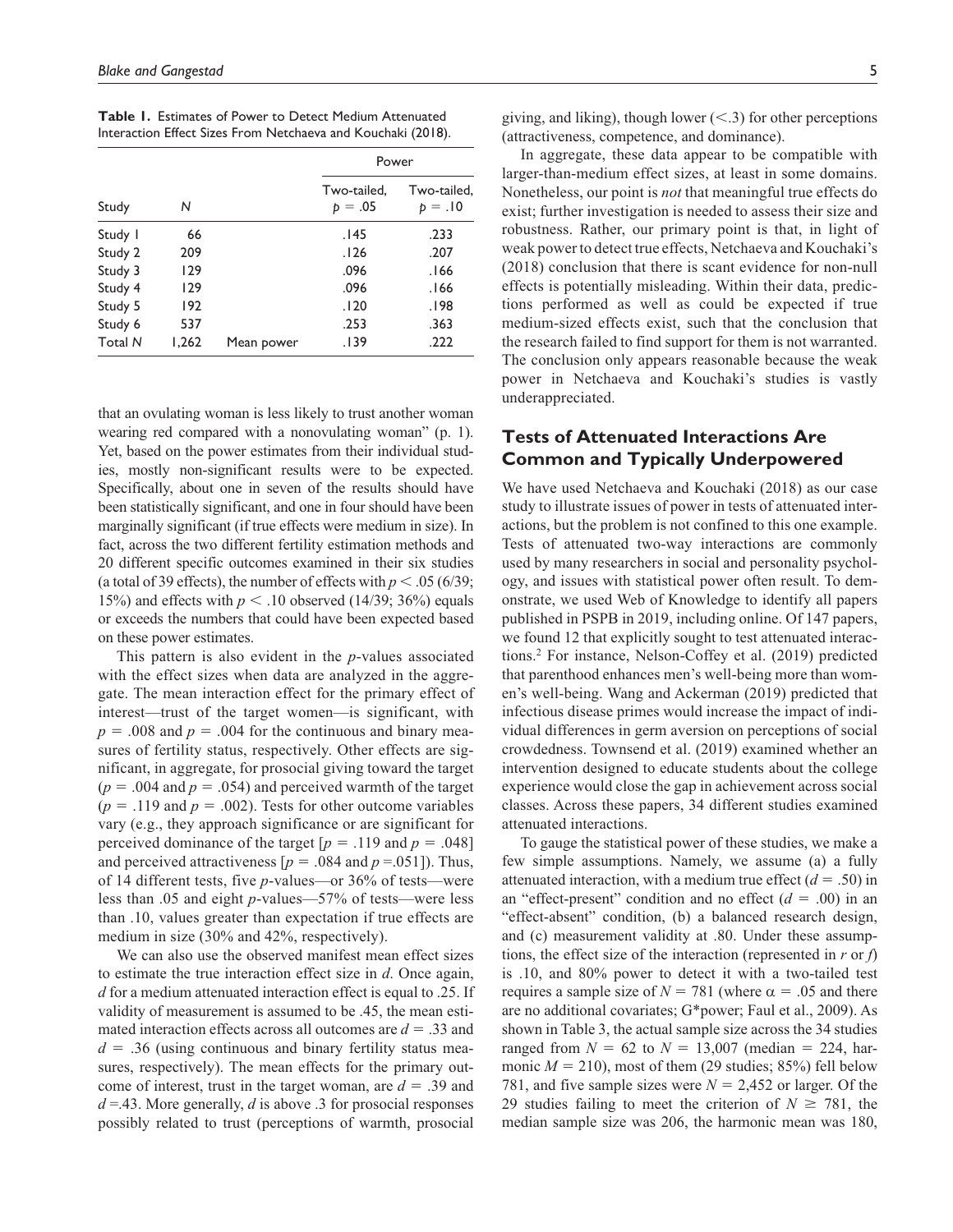| Outcome                  | Measure of fertility status | N   | Mean $zr$ | z       | Þ    | Mean wtr | Estimated d |
|--------------------------|-----------------------------|-----|-----------|---------|------|----------|-------------|
| Trust                    | Continuous                  | 795 | $-0.136$  | $-2.66$ | .008 | $-0.111$ | $-.39$      |
|                          | Binary                      | 795 | $-0.148$  | $-2.89$ | .004 | $-0.121$ | $-.43$      |
| Prosocial giving         | Continuous                  | 209 | $-0.202$  | $-2.88$ | .004 | $-0.199$ | $-.66$      |
|                          | Binary                      | 209 | $-0.138$  | $-1.93$ | .054 | $-0.202$ | $-.44$      |
| Liking                   | Continuous                  | 258 | $-0.078$  | $-1.22$ | .222 | $-0.077$ | $-.33$      |
|                          | Binary                      | 258 | $-0.094$  | $-1.43$ | .140 | $-0.093$ | $-.40$      |
| Perceived warmth         | Continuous                  | 858 | $-0.064$  | $-1.56$ | .119 | $-0.069$ | $-.30$      |
|                          | Binary                      | 858 | $-0.127$  | $-3.08$ | .002 | $-0.113$ | $-.47$      |
| Perceived attractiveness | Continuous                  | 858 | $-0.071$  | $-1.73$ | .084 | $-0.064$ | $-.28$      |
|                          | Binary                      | 858 | $-0.08$   | $-1.95$ | .051 | $-0.069$ | $-.30$      |
| Perceived dominance      | Continuous                  | 987 | 0.048     | 1.56    | .119 | 0.041    | .18         |
|                          | Binary                      | 987 | 0.063     | 2.04    | .048 | 0.051    | .22         |
| Perceived competence     | Continuous                  | 858 | $-0.039$  | $-0.95$ | .344 | $-0.044$ | $-.19$      |
|                          | Binary                      | 858 | $-0.053$  | $-1.29$ | .198 | $-0.057$ | $-.25$      |

**Table 2.** Significance Tests and Estimated Effect Sizes From Aggregate Data From Netchaeva and Kouchaki (2018).

and the range was 62–670. This median sample size yields just 30% power under the stated assumptions.

All but three studies (31; 91%) report at least one interaction *p*-value as "significant" (26 of the 29 studies [90%] with sample size  $\leq$  781), yet an examination of the distribution of reported *p*-values leads to the conclusion that mean power in these studies falls far short of 80%. If 80% power were achieved, then 70% of significant *p*-values should be  $p < 0.01$ . Yet, only 10 of the 31 studies yielded  $p < .01$  (and when the five large studies were excluded, just six studies yielded *p* < .01). For these 31 studies, a *p*-curve calculated through *p*-curve app (Simonsohn, 2017) yielded a modest estimated power of 46% (95% CI =  $[22, 68]$ ) across all studies, and a stunningly low power of 9% (95%  $CI = [5, 28]$  across the 26 studies with sample size less than 781. Indeed, the distribution of these 26 *p*-values is not significantly different from what one would expect if all effects were null  $(p = .17).$ <sup>3</sup>

Many of these studies were underpowered despite authors conducting and reporting power analyses. Of the nine papers exclusively reporting studies with sample sizes less than 781, seven calculated a priori power analyses. Of these, four studies estimated power based on effect sizes calculated on a small pilot study  $(r = .26;$  Wang & Ackerman, 2019), or effect sizes that were presumed to be medium to large (*r* = .32; Carrier et al., 2019), medium (.25; Yao & Chao, 2019), or small to medium (.20; Martin et al., 2019). As these assumed *interaction* effect sizes imply true simple effects in an effect-present condition that is double the assumed interaction effect size (i.e.,  $r = .40-$ .64), the hypothesized interaction effect sizes were overly optimistic. Another two papers (Eck et al., 2019; Townsend et al., 2019) used prior data pertaining to effect size in an effect-present condition where  $d = .35$  or  $d = .70$ , respectively, but did not account for the effect size of a fully attenuated interaction effect halving that in the effect-present

condition. Just one paper reported a power analysis based on a putative true effect within an effect-present condition and a zero effect within an effect-absent condition (Voelkel & Brandt, 2019), leading to a required sample size that was double that of the other six papers.

We emphasize that we are *not* saying that the attenuated interactions reported in these studies do not exist. Likewise, we emphasize that *p*-values in all studies with large sample sizes were close to or less than  $p = .01$  (Bahamondes et al., 2019; Nelson-Coffey et al., 2019; Sparks & Ledgerwood, 2019). In two of the papers, authors also conducted internal meta-analyses across multiple studies, which yielded evidence that suggests effects are real (Hasan-Aslih et al., 2019; Wang & Ackerman, 2019). Rather, we draw on these examples to illustrate that the issue of inadequate power in attenuated interactions is not just confined to our case study of Netchaeva and Kouchaki (2018), but common across personality and social psychology—even when power analyses are reported.

### **Discussion**

The first lesson that researchers can draw from our analyses is to beware effect size calculations for attenuated interactions. In particular, it is critical to be mindful that, if a meaningful main effect size in an "effect-present" condition is a medium  $d = .50$ , a meaningful effect size for a fully attenuated interaction is  $d = 0.25$ . When a moderating variable only partially attenuates the effect, even larger sample sizes are required. To detect an attenuated interaction, then, a study requires at the very least twice as many participants per cell to achieve the same statistical power as a study designed to detect a main effect in an "effect-present" condition.

Second, it is important to remember that mostly non-significant results are to be expected when studies are underpowered, and these results are not especially meaningful.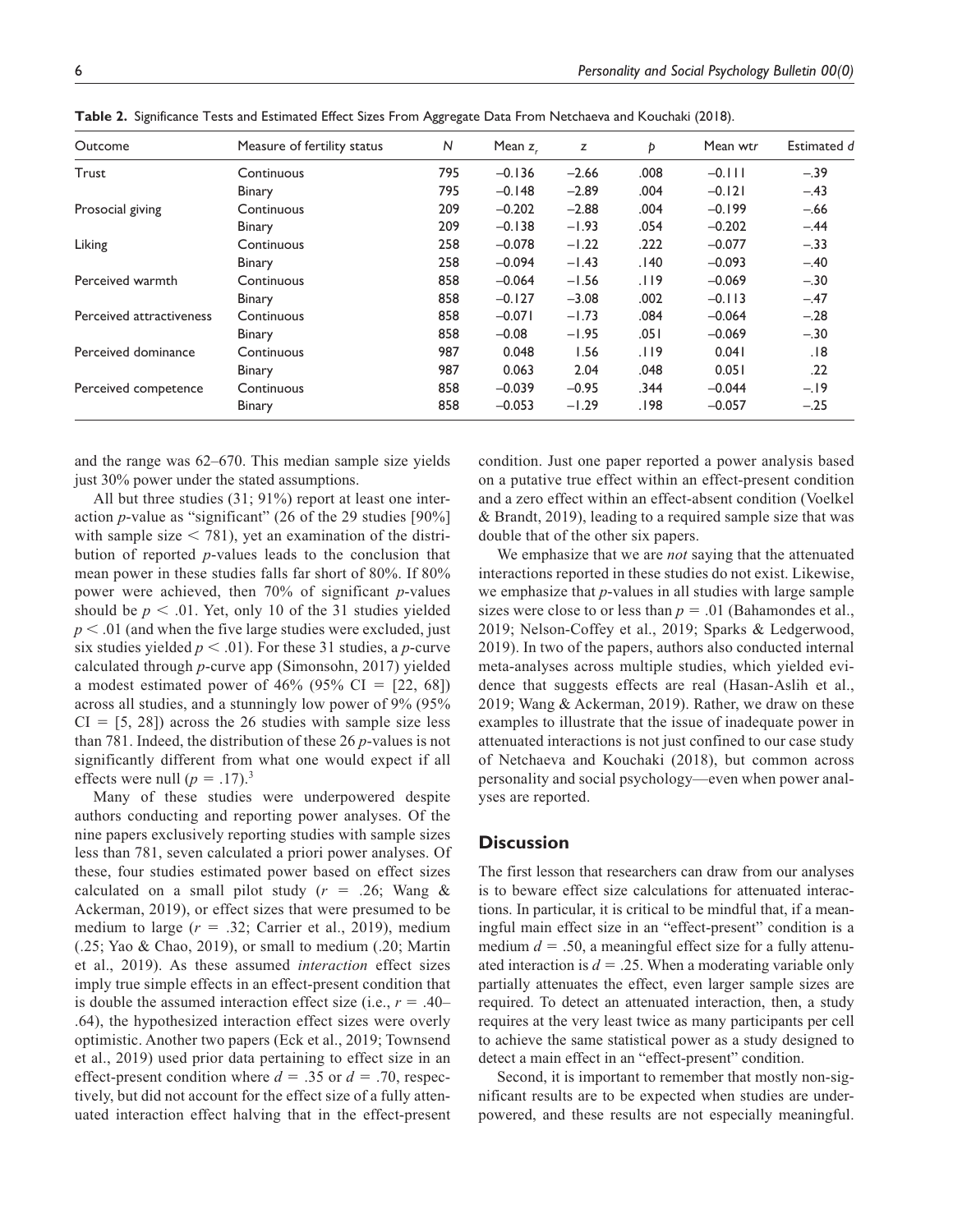| Paper                             | Study         | ${\sf N}$ | df          | t           | Þ                     |
|-----------------------------------|---------------|-----------|-------------|-------------|-----------------------|
| Wang and Ackerman (2019)          | Pilot         | 62        | 58          | 2.09        | .041                  |
|                                   | Study I       | 100       | 96          | 2.68        | .009                  |
|                                   | Study 2       | 206       | 202         | 2.24        | .026                  |
|                                   | Study 3       | 358       | 353         | 1.61        | .108                  |
|                                   | Study 4       | 222       | 218         | 2.06        | .041                  |
|                                   | Study 5       | 353       | 349         | $\mathsf a$ | $\mathbf{a}$          |
| Yao and Chao (2019)               | Study I       | 195       | 9           | 2.42        | .016                  |
|                                   | Study 2       | 153       | 148         | 2.02        | .045                  |
| Hasan-aslih et al. (2019)         | Study la      | 152       | 148         | 2.58        | .011                  |
|                                   | Study Ib      | 153       | 149         | 1.54        | 126.                  |
|                                   | Study Ic      | 225       | 221         | 2.00        | .047                  |
|                                   | Study 2       | 276       | 272         | 2.73        | .007                  |
| Martin et al. (2019)              | Study 2       | 48        | 144         | 2.15        | .033                  |
|                                   | Study 3       | 165       | 161         | 2.37        | .019                  |
|                                   | Study 4       | $212$     | 204         | 2.46        | .015                  |
|                                   | Study 5       | 235       | 231         | 2.14        | .033                  |
|                                   | Study 6       | 156       | 152         | 2.57        | 110.                  |
| Adelman and Dasgupta (2019)       | Study I       | 392       | 388         | 2.13        | .034                  |
|                                   | Study 2       | 670       | 666         | 3.08        | .002                  |
|                                   | Study 3       | 551       | 543         | 2.29        | .022                  |
| Voelkel and Brandt (2019)         | Study I       | 542       | 534         | 2.85        | .005                  |
|                                   | Study 2       | 416       | 410         | 2.17        | .031                  |
| Townsend et al. (2019)            | Pilot         | 124       | <u> 116</u> | 2.74        | .007                  |
|                                   | Intervention  | 133       | 115         | 2.24        | .027                  |
| Sparks and Ledgerwood (2019)      | Study         | 2,452     | 2,439       | 2.53        | .011                  |
| Eck et al. (2019)                 | Study 2       | 3         | 124         | 2.03        | .044                  |
|                                   | Study 3       | 414       | 398         | 2.44        | .015                  |
| Bahamondes et al. (2019)          | Study la      | 12,959    | 12,943      | 3.14        | .002                  |
|                                   | Study Ib      | 12,859    | 12,843      | 10.15       | < 0.01 <sup>b</sup>   |
| Nelson-Coffey et al. (2019)       | Study la      | 13,007    | 13,003      | 4.00        | $< 0.001$ c           |
|                                   | Study Ib      | 472       | 468         | 2.33        | .020                  |
|                                   | Study 2       | 4,930     | 4,926       | 8.03        | < 0.001 <sup>d</sup>  |
| Carrier et al. (2019)             | Study 2a      | 106       | 102         | 4.50        | $< 0.01$ <sup>e</sup> |
|                                   | Study 2b      | 88        | 84          | 2.09        | .040                  |
| All studies ( $N = 34$ )          | Mean          | 1,577     | 1,571       |             | .020                  |
|                                   | Median        | 224       | 220         |             |                       |
|                                   | Harmonic mean | 210       | 202         |             |                       |
| Underpowered studies ( $N = 29$ ) | Mean          | 256       | 250         |             | .023                  |
|                                   | Median        | 206       | 202         |             |                       |
|                                   | Harmonic mean | 180       | 173         |             |                       |

**Table 3.** Sample Characteristics and *t*-Statistic Summaries of PSPB 2019 Papers Reporting Attenuated Interactions.

*Note.* All reported statistics were transformed to *t*, necessary to allow ease of computation of *p*. Where moderation interaction effects were examined but *df* were not reported (e.g., using Hayes' [2012] process macro), we calculated *t* by dividing the reported effect by its *SE*. a No *t*-value or other test statistic was reported;  $p > .25$ .  $^bp = 4.09E-24$ .  $^cp = 6.37E-05$ .  $^dp = 1.21E-15$ .  $^ep = 1.81E-05$ .

Treating them as such can give the impression that an effect is absent, or that there is genuine inconsistency between studies, when those yielding null results may simply reflect a lack of statistical sensitivity (Vadillo et al., 2016). Likewise, when manifest observed effect sizes yield point estimates of highly meaningful true effects and yet significant tests yield mixed results, the conclusion should not be that that true effects are likely near-null. Rather, in such instances, mixed significance tests may very well reflect

weak power to detect meaningful true effects, and demonstrably so in our case study.

Third, a series of underpowered studies, while perhaps creating a veneer of reliability and coherence, do not provide the same evidence of an effect as one adequately powered study. This point has been convincingly made already (Schimmack, 2012), but its uptake has been disappointingly slow, especially in personality and social psychology where some of the top journals require multi-study papers.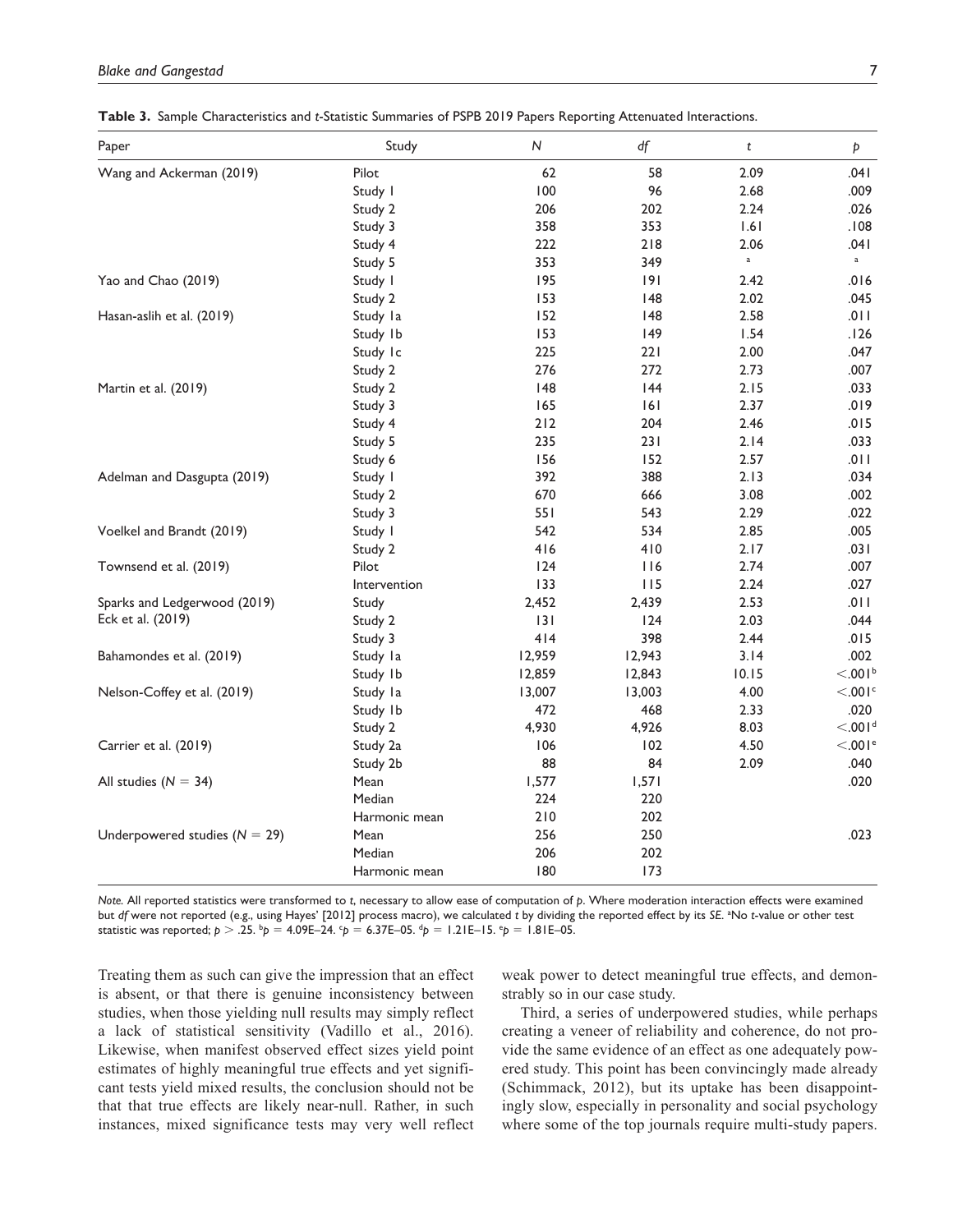It is likely that non-significant results will eventuate from multiple small, separate studies with low power (Maxwell, 2004), but it is quite possible that these effects are "significant" (i.e., in the aggregate, unlikely under the null hypothesis), as we found with Netchaeva and Kouchaki (2018). Designing a single, well-powered study will almost always exceed the evidentiary value of a series of small, underpowered studies, even if the latter bolsters its credibility by employing varying procedures and samples. Alternatively, an analysis that combines results across studies may yield a conclusion that differs from analyses of individual studies (Scheibehenne et al., 2016).

Fourth, when power is low, even positive results can be misleading. Studies that do detect effects will tend to overestimate their size, and in conjunction with publication bias, the published literature will tend to overestimate true effect sizes. In addition, when power is low, positive results are less compelling evidence for true effects, as the proportion of positive effects that result when true effects exist—as opposed to when no effects exist—is smaller, all else equal (e.g., Christley, 2010). Power analyses based on the effect sizes of past studies should account for these statistical facts, and may do well to estimate effect sizes conservatively rather than optimistically.

Fifth, researchers should keep in mind that measurement error of independent or predictor variables affects statistical power. Just as *p*-hacked studies with inflated alpha criteria can litter a field with false claims, so too can studies with excessive Type II errors offering null conclusions. Although much attention is paid to the harmful consequences of elevated Type I errors, underpowered studies are a major contributing factor to false positives and false negatives (Button et al., 2013). There are several reasons to suspect that deceptive null results are just as harmful to scientific progress as unreliable positive findings (Fiedler et al., 2012; Vadillo et al., 2016). Although the replication crisis has led scholars to focus on the latter, the former too should be avoided.

For the field examining shifts across the ovulatory cycle specifically, progress depends on careful attention to estimating fertility using methods that meet a minimum acceptable criterion for validity. Estimating fertility through LH tests is the most cost-effective, well-validated, and reliable method, and Blake et al. (2016) provide a protocol for utilizing this method in research designs. However, even this method has important limitations that must be considered in study designs (Blake, 2018; Roney, 2018), and researchers are advised to choose a method best suited to answer their research question. Steroid hormones (notably estradiol and progesterone) may well be the primary signals that mediate psychological shifts across the cycle, and for this reason, it may be advisable to directly examine associations with steroid hormone levels. Sample sizes determined by properly informed power analyses that account for error in the chosen fertility estimation method, and estimate true effect sizes accordingly, are a critical step forward (Gangestad et al., 2016).

Finally, we join calls made by other researchers to design studies that yield informative results about the presence and absence—of meaningful effects (Amrhein et al., 2019; Funder et al., 2014; Lakens et al., 2018). Null hypothesis significance testing by itself can never provide information whether meaningful effects are absent, instead allowing researchers only to reject the null hypothesis (e.g., Rogers et al., 1993). Concluding that a meaningful effect is absent requires quantifying what a meaningful effect looks like (Anderson & Maxwell, 2016). Equivalence testing (Lakens, 2017; Schuirmann, 1987), inference by confidence intervals (Amrhein et al., 2019; Westlake, 1972), and Bayesian statistics (Jeffreys, 1939; Maxwell et al., 2015) all allow the absence of meaningful effects to be detected and can be used to inform the minimum sample size required to obtain sufficient statistical evidence.

### **Conclusion**

Researchers are generally aware of the pitfalls of low power and of measurement error. Yet, they are sometimes insufficiently aware that the true effect sizes of meaningful attenuated interactions appear relatively small and hence require substantial sample sizes to detect. Researchers may also neglect the considerable impact that measurement error can have on manifest sizes and, as a consequence, statistical power to detect a meaningful true effect. Incorrectly estimated sample sizes needed to detect meaningful effects in these designs can dramatically weaken power. By following some simple recommendations, researchers can avoid these pitfalls.

#### **Declaration of Conflicting Interests**

The author(s) declared no potential conflicts of interest with respect to the research, authorship, and/or publication of this article.

### **Funding**

The author(s) received no financial support for the research, authorship, and/or publication of this article.

### **ORCID iD**

Khandis R. Blake **h**ttps://orcid.org/0000-0003-4834-4120

#### **Notes**

1. A reviewer rightfully noted that although our point holds when one tests an interaction with traditional contrasts (comparing cells along the two diagonals in a  $2 \times 2$  factorial design), one could assess an attenuated interaction with  $a + 3$  (assigned to the cell expected to differ from the other three) versus –1 (assigned to each of the other cells) contrast. This contrast is equally confounded with the two main effects and the interaction contrast in a traditional design and, for that reason, is typically considered inadequate to test whether effects of a variable in one condition on a moderating variable differs from the effects of the variable in the other condition of the moderating variable. If the two main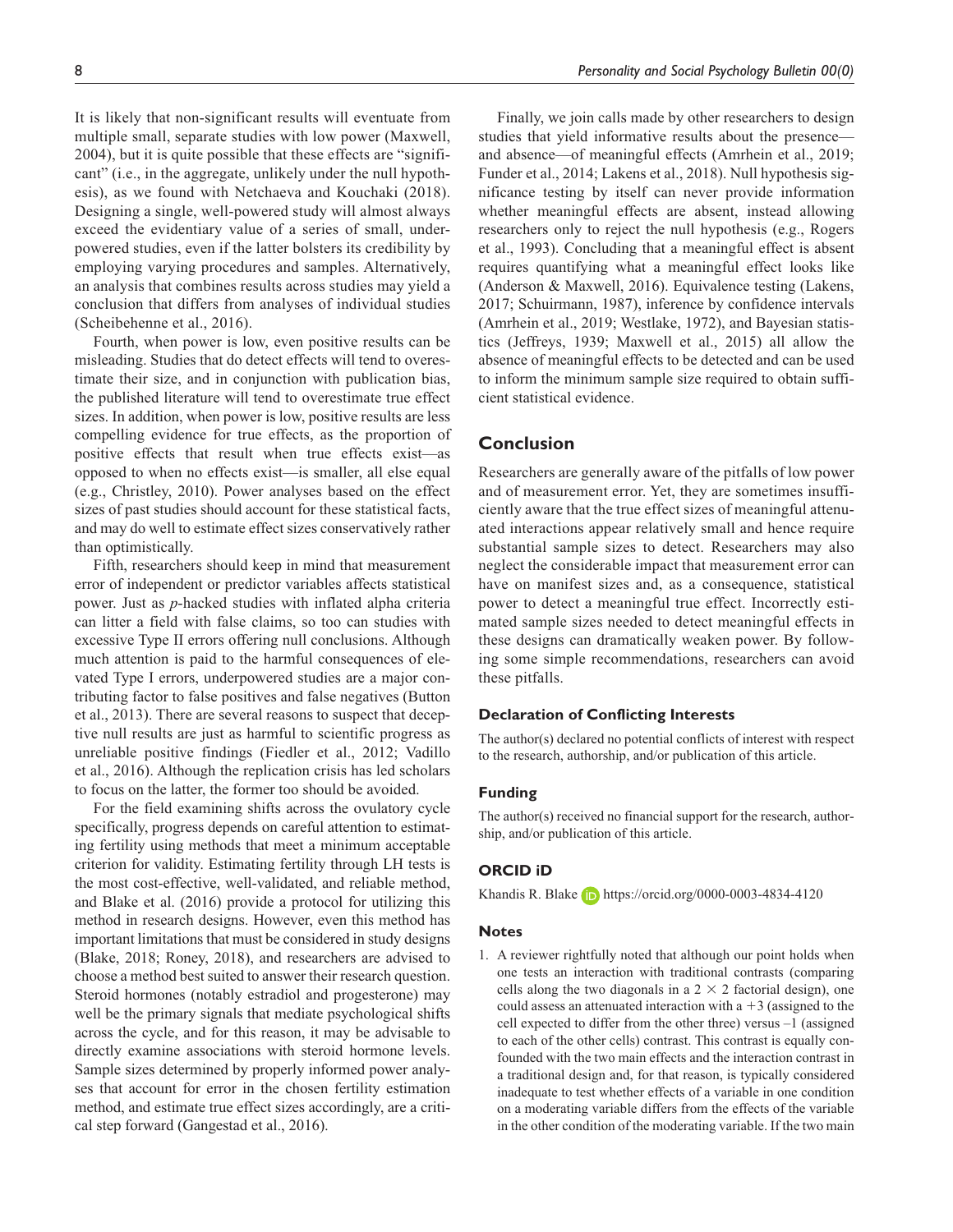effects are sufficiently strong, the 3 versus –1 contrast could be non-zero even in total absence of any moderation effect, attenuated or otherwise. If one does use this contrast, however, true effect size for the contrast is *not* halved relative to the effect in, say, the "woman in red" condition as stated here; it is equal to that effect. Netchaeva and Kouchaki (2018) used a traditional interaction contrast, as is typical.

- 2. Of course, additional studies examined interactions predicted to be cross-over interactions, and some may have examined attenuated interactions that were not a primary focus apparent to us.
- 3. Some studies reported more than one  $p < .05$ . In such cases, we took just the first significant interaction effect reported. We note that effect sizes estimated from *p*-curve assume a homogeneous true effect across studies, which may bias *p*-curve effect size estimation (McShane et al., 2016); the same criticism may apply to power estimates. Still, one can refrain from placing weight on the *exact* quantitative power estimates from *p*-curve while appreciating the qualitative conclusion that, based on a *p*-value distribution, these studies are, on average, woefully underpowered to detect true effects.

#### **References**

- Adelman, L., & Dasgupta, N. (2019). Effect of threat and social identity on reactions to ingroup criticism: Defensiveness, openness, and a remedy. *Personality and Social Psychology Bulletin*, *45*(5), 740–753.
- Aiken, L. S., West, S. G., & Reno, R. R. (1991). *Multiple regression: Testing and interpreting interactions* [Leona S. Aiken, Stephen G. West with contributions by Raymond R. Reno). SAGE.
- Amrhein, V., Greenland, S., & McShane, B. (2019). Retire statistical significance. *Nature 567*(7748), 305–307.
- Anderson, S. F., & Maxwell, S. E. (2016). There's more than one way to conduct a replication study: Beyond statistical significance. *Psychological Methods*, *21*(1), 1–12.
- Arslan, R. C., Schilling, K. M., Gerlach, T. M., & Penke, L. (2018). Using 26,000 diary entries to show ovulatory changes in sexual desire and behavior. *Journal of Personality and Social Psychology*. Advance online publication. [https://doi.](https://doi.org/10.1037/pspp0000208) [org/10.1037/pspp0000208](https://doi.org/10.1037/pspp0000208)
- Bahamondes, J., Sibley, C. G., & Osborne, D. (2019). "We look (and feel) better through system-justifying lenses": Systemjustifying beliefs attenuate the well-being gap between the advantaged and disadvantaged by reducing perceptions of discrimination. *Personality and Social Psychology Bulletin*, *45*(9), 1391–1408.
- Blake, K. R. (2018). Resolving speculations of methodological inadequacies in the standardized protocol for characterizing women's fertility: Comment on Lobmaier and Bachofner (2018). *Hormones and Behavior*, *106*, A4–A6.
- Blake, K. R., Dixson, B. J. W., O'Dean, S. M., & Denson, T. F. (2016). Standardized protocols for characterizing women's fertility: A data-driven approach. *Hormones and Behavior*, *81*, 74–83.
- Busemeyer, J. R., & Jones, L. E. (1983). Analysis of multiplicative combination rules when the causal variables are measured with error. *Psychological Bulletin*, *93*(3), 549–562.
- Button, K. S., Ioannidis, J. P. A., Mokrysz, C., Nosek, B. A., Flint, J., Robinson, E. S. J., & Munafó, M. R. (2013). Power failure:

Why small sample size undermines the reliability of neuroscience. *Nature Reviews Neuroscience*, *14*(5), 365–376.

- Carrier, A., Dompnier, B., & Yzerbyt, V. (2019). Of nice and mean: The personal relevance of others' competence drives perceptions of warmth. *Personality and Social Psychology Bulletin*, *45*(11), 1549–1562.
- Christley, R. (2010). Power and error: Increased risk of false positive results when power is low. *Open Epidemiology Journal*, *3*, 16–19.
- Cohen, J. (1988). *Statistical power analysis for the behavioral sciences* (Revised ed.). Academic Press.
- Durante, K. M., Griskevicius, V., Cantú, S. M., & Simpson, J. A. (2014). Money, status, and the ovulatory cycle. *Journal of Marketing Research*, *51*, 27–39.
- Eck, J., Schoel, C., Reinhard, M. A., & Greifeneder, R. (2019). When and why being ostracized affects veracity judgments. *Personality and Social Psychology Bulletin*, *46*, 454–468.
- Faul, F., Erdfelder, E., Buchner, A., & Lang, A.-G. (2009). Statistical power analyses using G\*Power 3.1: Tests for correlation and regression analyses. *Behavior Research Methods*, *41*, 1149–1160.
- Fehring, R. J., & Schneider, M. (2008). Variability in the hormonally estimated fertile phase of the menstrual cycle. *Fertility and Sterility*, *90*(4), 1232–1235.
- Fiedler, K., Kutzner, F., & Krueger, J. I. (2012). The long way from α-error control to validity proper: Problems with a shortsighted false-positive debate. *Perspectives on Psychological Science*, *7*(6), 661–669.
- Francis, G. (2013). Publication bias in "red, rank, and romance in women viewing men," by Elliot et al. *Journal of Experimental Psychology: General*, *142*, 292–296.
- Funder, D. C., Levine, J. M., Mackie, D. M., Morf, C. C., Sansone, C., Vazire, S., & West, S. G. (2014). Improving the dependability of research in personality and social psychology: Recommendations for research and educational practice. *Personality and Social Psychology Review*, *18*(1), 3–12.
- Gangestad, S. W., Haselton, M. G., Welling, L. L., Gildersleeve, K., Pillsworth, E. G., Burriss, R. P., ... & Puts, D. A. (2016). How valid are assessments of conception probability in ovulatory cycle research? Evaluations, recommendations, and theoretical implications. *Evolution and Human Behavior*, *37*(2), 85–96. https://doi.org/10.1016/j.evolhumbehav.2015.09.001
- Guermandi, E., Vegetti, W., Bianchi, M. M., Uglietti, A., Ragni, G., & Crosignani, P. (2001). Reliability of ovulation tests in infertile women. *Obstetrics and Gynecology*, *97*(1), 92–96.
- Guida, M., Tommaselli, G. A., Palomba, S., Pellicano, M., Moccia, G., Di Carlo, C., & Nappi, C. (1999). Efficacy of methods for determining ovulation in a natural family planning program. *Fertility and Sterility*, *72*(5), 900–904.
- Hasan-Aslih, S., Pliskin, R., van Zomeren, M., Halperin, E., & Saguy, T. (2019). A darker side of hope: Harmony-focused hope decreases collective action intentions among the disadvantaged. *Personality and Social Psychology Bulletin*, *45*(2), 209–223.
- Hayes, A. F. (2012). *PROCESS: A versatile computational tool for observed variable mediation, moderation, and conditional process modeling* [White paper]. [https://pdfs.seman](https://pdfs.semanticscholar.org/e9bb/7b23993113a73ee1ff6cde5ff9a4164f946e.pdf?_ga=2.138693107.1964489091.1583384140-607929785.1576734677)[ticscholar.org/e9bb/7b23993113a73ee1ff6cde5ff9a4164](https://pdfs.semanticscholar.org/e9bb/7b23993113a73ee1ff6cde5ff9a4164f946e.pdf?_ga=2.138693107.1964489091.1583384140-607929785.1576734677) [f946e.pdf?\\_ga=2.138693107.1964489091.1583384140-](https://pdfs.semanticscholar.org/e9bb/7b23993113a73ee1ff6cde5ff9a4164f946e.pdf?_ga=2.138693107.1964489091.1583384140-607929785.1576734677) [607929785.1576734677](https://pdfs.semanticscholar.org/e9bb/7b23993113a73ee1ff6cde5ff9a4164f946e.pdf?_ga=2.138693107.1964489091.1583384140-607929785.1576734677)